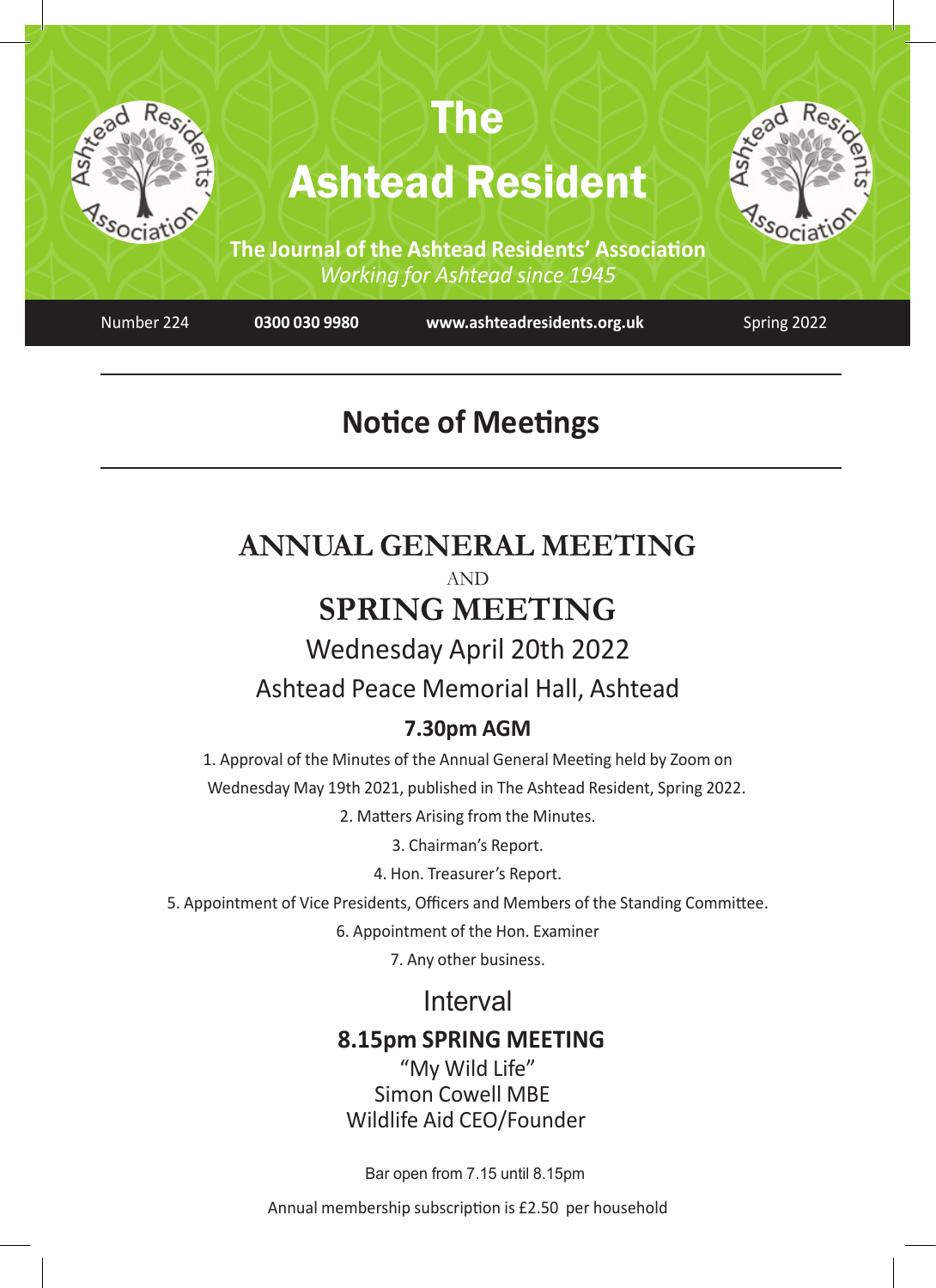#### **MINUTES OF THE ANNUAL GENERAL MEETING OF THE ASHTEAD RESIDENTS' ASSOCIATION HELD VIA ZOOM ON 19th MAY 2021**

#### **Context**

In the Spring of 2021 the country remained in the grip of the Covid-19 pandemic and was again in lockdown. The AGM of 2020 had been cancelled and the committee agreed to hold the 2021 AGM via Zoom. Residents registered their interest in attending by emailing The Secretary, as advertised in the Spring 2021 edition of The Ashtead Resident, and on the ARA's website and notice boards.

Apologies for absence were received from Chrissy Kerton.

#### **Amendment to the ARA Constitution**

Continuing restrictions in 2021 necessitated moving the AGM beyond April, as required by the Constitution. An addition to Clause 15 of the Constitution, was thus proposed:

"15.The Annual General Meeting, at which the formal business of the Association shall be conducted, shall be held before the end of April in each year at such place and time as may be decided by the Committee. *Should extraordinary circumstances prevent it being held before the end of April, the Standing Committee, deciding by majority vote, may postpone or cancel the AGM providing that:*

*a) as much notice as possible is given by posting notices on the Association's boards, on its website and through social media;*

*b) the Chairman's Report and Annual Accounts are published on the Association's website; and*

*c) Officers remain in post until elections can be held at the rescheduled AGM or at the next ordinary meeting of the Association, whichever is the earlier.*

At least one other ordinary general meeting of the Association shall be held, but extra meetings may be held if the Committee deem it necessary. At least twenty-eight days' notice shall be given of all ordinary meetings."

The amendment was proposed by Chris Townsend, secondedf by Rosemary Stark and carried nem con.

#### **Chairman's Report**

Glynis Peterkin began by welcoming residents to the meeting. She then paid tribute to Blanche Douglass who had been President of the ARA but sadly passed away on January 12th, following a short non-Covid related illness She had been an active President whose advice that had been grounded in a lifetime's experience as a long term resident and 25 years as an Ashtead Common Ward Councillor on the Mole Valley District Council (MVDC). Thanks went to Simon Ling, an ARA Vice-President, for agreeing to chair the meeting.

During the past year, the Committee had continued to meet via Zoom and the ARA's work had continued as far as Covid restrictions allowed. She thanked the committee members

for all their efforts. Liaison meetings had also continued virtually with MVDC Officers and the Chairmen of the Residents' Associations in Bookham, Fetcham and Leatherhead.

Hannah Parkes was thanked for continuing her role of monitoring the Association's finances. Roger Bennett, the Planning Officer, had continued scrutinising all planning applications, preparing full reports on all aspects requiring committee consideration and making representations to MVDC when the committee deemed it appropriate. He was thanked for his continuing commitment to this time-consuming work.

David Baker had continued his liaison roles with Surrey Highways, Govia Thameslink, Network Rail (NR) and the new station car park operator, APCOA Connect. The success of the closure of the level crossing for maintenance work in September 2020 had been largely due to his diligence in discussions with NR, ensuring all relevant issues were addressed and resolved before the event.

The biggest issue continued to be that of the status of the Green Lane pedestrian crossing over the railway line. The Association had provided evidence to the Public Right of Way (PROW) Officer at Surrey County Council (SCC), supporting its view that the crossing was a PROW. NR had provided evidence to the contrary. The Officer had determined it was not a PROW. The ARA was to speak at the Mole Valley Local Committee the next month, at which his report was to be discussed.

A new look ARA website had gone live in February, following two months' work in collaboration with Les Huett of Pearlbay in Bookham. Thanks went to David Baker and Tony Mansell for their input. David Baker continued to manage the site. Members could now pay their subscriptions on-line which, it was hoped, would encourage wider membership and increase support for the ARA.

The cancellation of the 2020 Spring Clean, due to lockdown, had come too late to avoid all the hard work organising the event. Thanks went to Chrissy Kerton, for whom the 2021 Spring Clean would be the last as she was stepping down from the Committee and the role she had undertaken brilliantly since first introducing the event in 2005. Whilst no other events had been possible, Jean Bradley was thanked for remaining prepared to organise something had the restrictions allowed. It had been possible to continue the cleaning of graffiti, and thanks went to Janet Webber who had continued to pursue this for Ashtead.

Thanks went to Pam Ventham-Smith for her work as the ARA's Hon Sec. and for managing the ARA notice boards, which in 2020 often carried Covid warnings and advice rather than details of events. Pam was also editor of The Ashtead Resident, the ARA's formal record of proceedings. 2020 had also seen the publication of Spring and Autumn issues of the newsletter Ashtead Village News, for which publication a permanent editor was still being sought.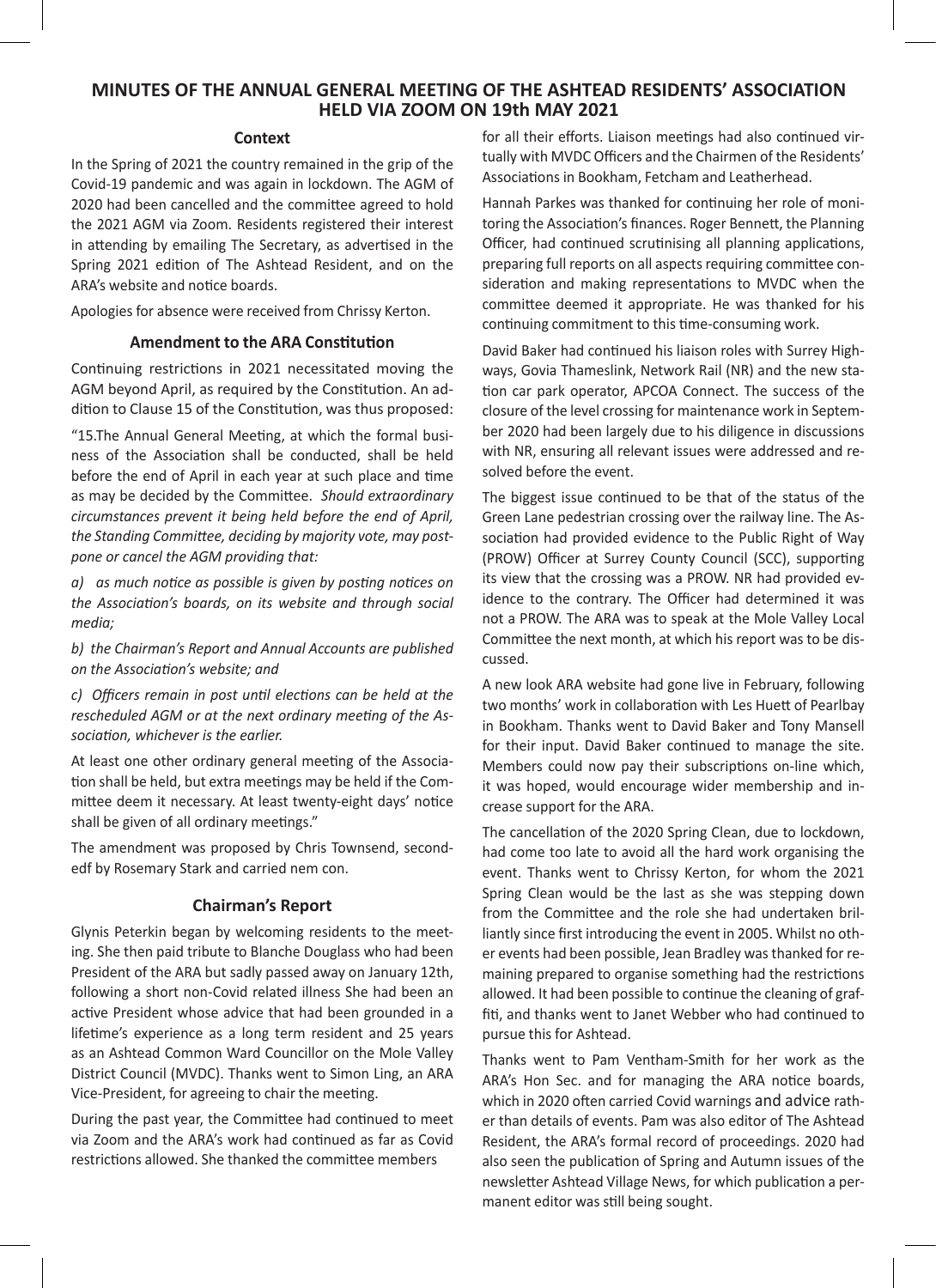Thanks went to Tony Mansell, Membership Secretary, for his work in a difficult year. He had been working with Moira Harmer of Excellence Training Ltd developing a new efficient Excel database system for managing the membership records. Populating the database had taken a lot of Tony's time but it was now operating.

Covid-19 precautions and the lockdown had seen subcriptions drop by around 30% in 2020. In the circumstances that was an amazing success story and the ARA was very grateful to all the Road Stewards who were vital to the Association. Although cash and cheques were still accepted payment methods, it was hoped use of electronic payment methods would increase, either via the website's on-line facility or through direct bank transfers.

Ashtead's Tree Wardens' work had been largely confined to reviewing tree works proposed in planning applications. SCC had not approved any of the Wardens' applications to plant trees in verges. This had been a great disappointment, particularly in view of SCC's stated aim to plant 1.2 million new trees by 2030. The Committee remained grateful to its "Friends" – Jenny Williams, for proof reading AVN, and Di Stirling who was ARA representative on and chairman of the Joint Residents Associations' Bus Group.

The Chairman concluded by paying tribute to two people who had been staunch supporters of the ARA and who had sadly died during the period of the pandemic. Yvonne Chappell had been the longest serving Road Steward whilst Geoff Jackson, an ex committee member, had been editor of The Ashtead Resident for 10 Years.

She hoped that by October it would be possible to hold the Autumn Meeting in the usual way, in the hall at the APMH, sharing a drink and enjoying each other's company. GP again thanked members for their attendance.

The report was proposed by David Baker, seconded by Peter Williams.

#### **Treasurer's Report**

The Financial Statement and the 2020 accounts had been published in The Ashtead Resident Spring 2021. Data pertaining to 2019 had been published in the Spring of 2020.

Hannah Parkes noted that in 2020 the ARA had incurred a deficit of some £702. Income had reduced due mainly to the imposition of pandemic restrictions. It was hoped the expansion of electronic payment options would help to offset the difficulties of collection by Road Stewards. Whilst communications, particularly printing costs, continued to be the major outgoing, there had also been £532 for a new laptop with the ending of Windows 7 support, £800 for the new membership database, and £792 for legal advice concerning the legal status of the Green Lane crossing.

Her thanks went to Tony Mansell, the Road Stewards and Tim Tennant the Examiner of the Accounts.

Adoption of the accounts was proposed by Di Stirling, seconded by Chris Townsend and passed nem con.

### **Election of President, Officers and Members of the Standing Committee**

Simon Ling had been proposed and seconded as President of the Association. He was duly elected nem con. Nominations had also been received for Chairman Glynis Peterkin, Hon Secretary Pam Ventham-Smith and Hon Treasurer Hannah Parkes. They were elected nem con.

In addition, David Baker, Roger Bennett, Jean Bradley, Anthony Mansell and Janet Webber had been proposed and seconded for membership of the Standing Committee. They were duly elected en bloc nem con.

#### **Appointment of the Examiner**

Hannah Parkes had proposed Tim Tennant. Passed nem con

#### **Any Other Business**

Cllr. Chris Townsend (CT) paid tribute to Blanche Douglass (BD), whose example had been the main reason he had initially become a councillor. He thanked residents for their support at the recent election. Cllr. Pat Wiltshire (PW) echoed all that had been said regarding BD.

Cllr. David Hawksworth advised that the Ashtead Independent Councillors (AIs) were minded to name a route across The Common in memory of BD, a project currently in abeyance pending developments. He recorded his appreciation for residents' support and assistance at the recent election, and further advised that Cllr. Chris Hunt was now Chairman of MVDC with PW Chairman of the Standards Committee. The AIs now had influence on the Council. Acknowledging the on-going Covid restrictions, he announced that the anticipated post election event had been cancelled.

Angela Buxton expressed her appreciation of the work done by GP and the committee. She noted that BD had been a member of Ashtead Players before becoming politically involved, a very confident performer who never let the others down.

Ray Cane queried why SCC had not approved any Tree Wardens' (TWs) applications. CT responded that it was due to the utility supply cables etc found under the verges. New technology should resolve the problem. For SCC to achieve its tree planting goal, its attitude towards the TWs would need to change. In discussion, it was suggested that consultation with the TWs would be vital to ensure that those trees planted were in the right places. Trees were important to maintain the nature of Ashtead.

SL thanked GP and the Committee for their hard work, congratulated the Councillors on their election victories and thanked residents for attending the meeting. He hoped to see everyone in person in 2022.

Meeting closed at 20.33.

Due to Covid-19 restrictions, there was no Spring Meeting.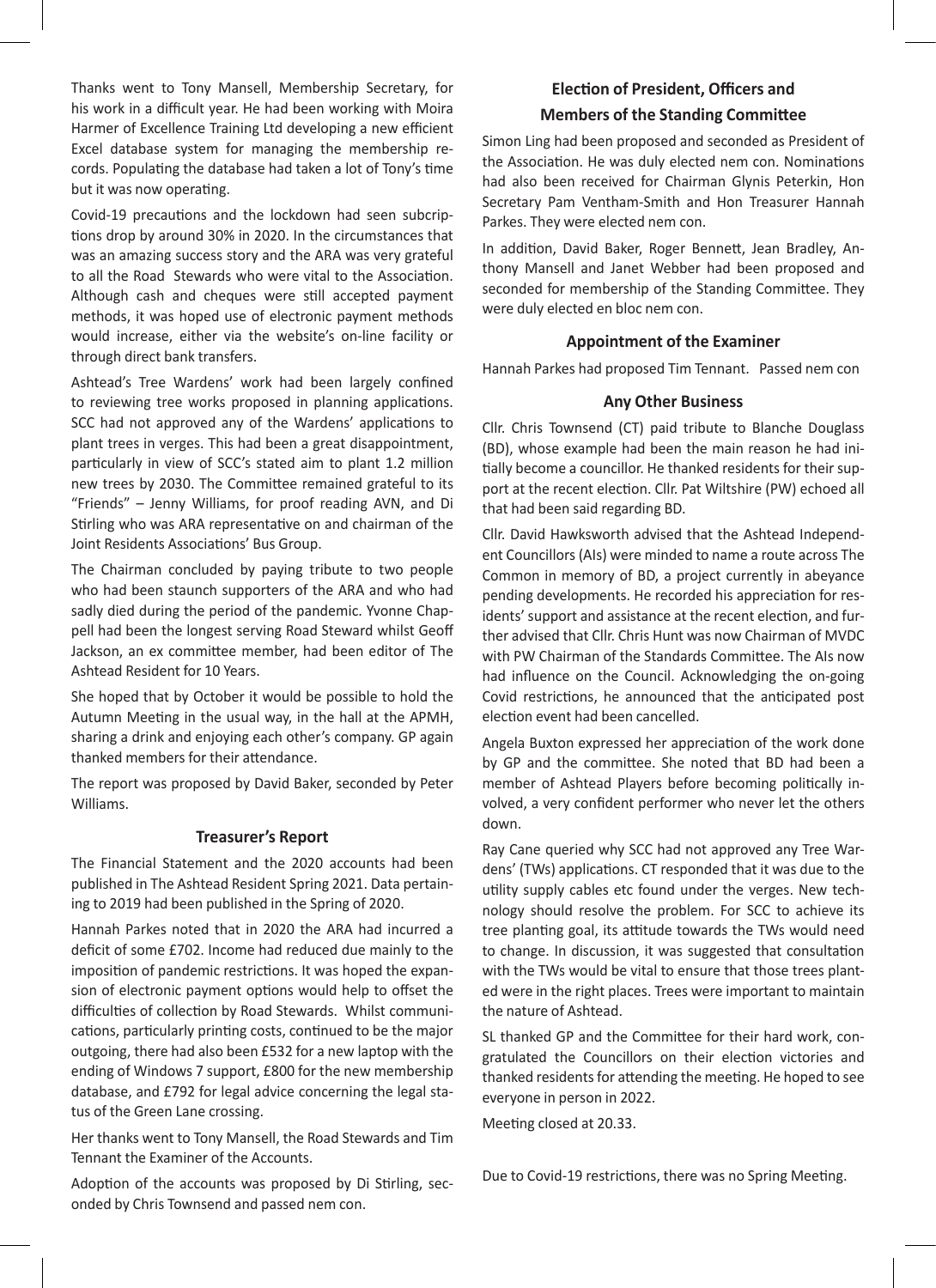## **HON TREASURER'S REPORT (2021 ACCOUNTS)**

This year we incurred another deficit due to the fact that we made some exceptional payments as noted below.

### *Income.*

Subscriptions and Donations were slightly up year on year – from £5,419 to £6,191.The electronic bank payment option, introduced in 2019, has been expanded to include an online card payment facility via our website. The number of individual subscriptions paid in this way is gradually increasing, but it will take some time to overtake the well-established cash and cheque payments collected on the doorstep by our Road Stewards, many of whom now use electronic banking to submit the subscriptions they have collected. The new options are also welcomed by Road Stewards who are hesitant to call on people and handle cash due to the pandemic. Electronic payment methods also allow subscriptions to be paid by residents living in roads where a road steward is not present.

The average membership level across roads which have a Road Steward available to collect subscriptions is 48%, but the inclusion of the significant number of roads that are now without a Road Steward results in an average membership level across Ashtead of 36%. The effect of the pandemic lockdowns and restrictions continues to result in lower levels of membership than in pre-COVID days, but we anticipate that they will return to more normal levels during 2022.

Miscellaneous receipts at £111 consist of a payment from Mole Valley District Council towards the Ashtead Spring Clean and the money raised from bar takings at the ARA Autumn Meeting.

### *Expenditure*

Communications continued to be our major outgoing, with costs of £3,056 to cover the production of The Ashtead Resident, the Spring and Autumn editions of Ashtead Village News and the printing of ARA leaflets.

Other Items include Ashtead Spring Clean expenses, and a subscription to the Open Spaces Society, which gave us access to legal advice during discussions on the status of the Green Lane Footpath across the railway.

Exceptionally this year, there was an outlay of £1,450 for the redesign of the ARA website. In addition, website hosting and troubleshooting costs were £343. £720 was paid for the services of a Planning Consultant to advise on our response to the Regulation 19 publication of Mole Valley's Local Plan, which had to be framed in terms of the Plan's legality and compliance.

The deficit for the year is £1,859. Our reserves remain very healthy with bank balances at the end of 2021 totalling £30,190, of which £25,000 is held in a deposit account as a contingency against potential legal costs should an Ashtead-wide issue need to be fought on residents' behalf. The total figure excludes £735 held in a separate account on behalf of the Ashtead War Memorial Fund – covered in the footnote to the Accounts Summary.

Finally, my thanks go to our Road Stewards and to Tony Mansell, our Membership Secretary, for all their support and hard work during this past year. Also, my grateful thanks to Tim Tennent who is the Examiner for these Accounts

**Hannah Parkes January 2022**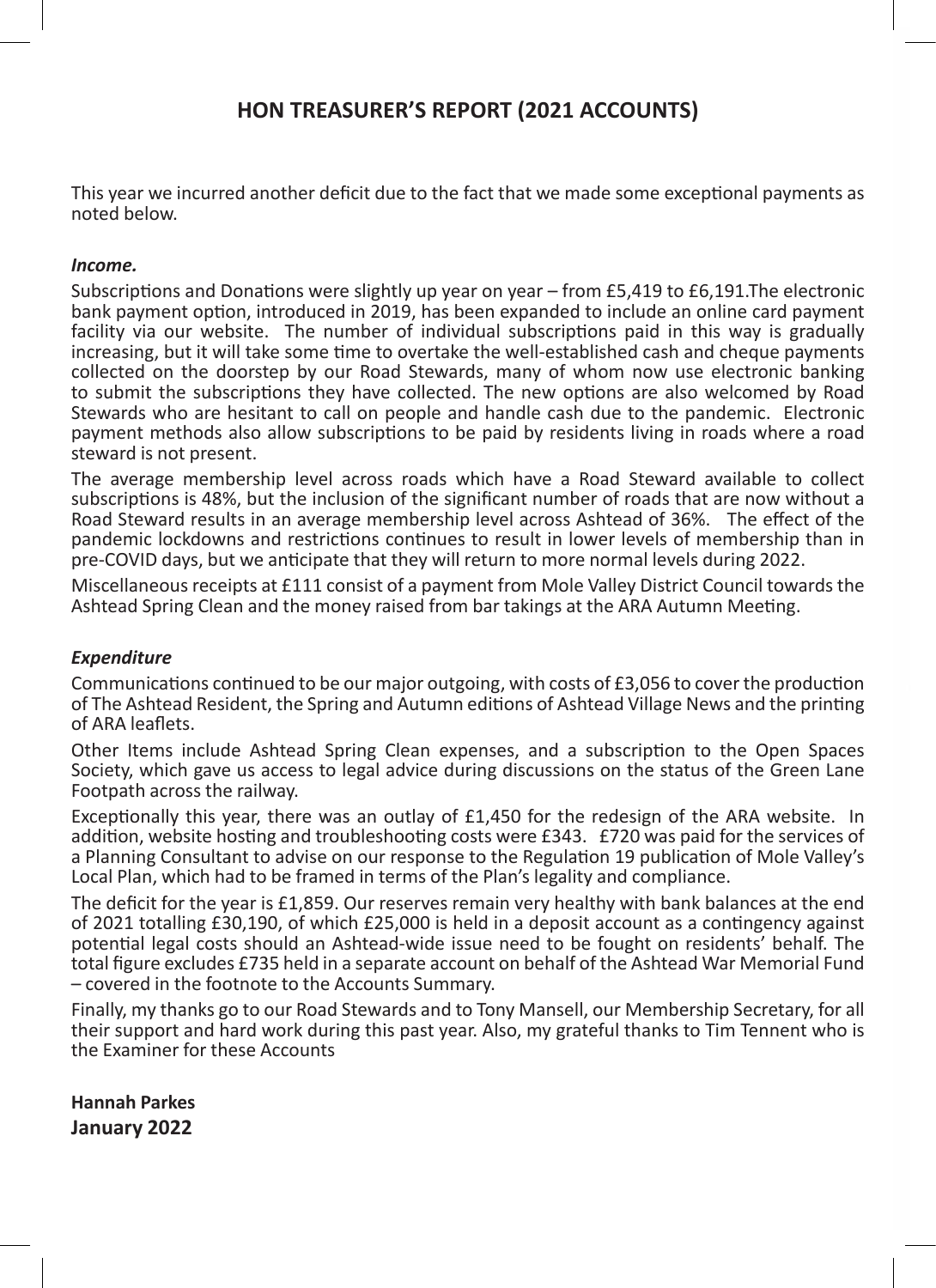#### **ASHTEAD RESIDENTS' ASSOCIATION**

|                                            | 2020<br>£ |        | 2021<br>£      |         |
|--------------------------------------------|-----------|--------|----------------|---------|
| <b>INCOME AND EXPENDITURE ACCOUNT</b>      |           |        |                |         |
| Income                                     |           |        |                |         |
| <b>Subscription &amp; Donations</b>        | 5419      |        | 6191           |         |
| Interest                                   | 11        |        | $\overline{2}$ |         |
| <b>Miscellaneous Receipts</b>              | 141       | 5571   | 111            | 6304    |
| Expenditure                                |           |        |                |         |
| Communications<br>"Ashtead Village News" & |           |        |                |         |
| "The Ashtead Resident"                     | 2295      |        | 3056           |         |
| Website, PC, IT                            | 148       |        | 1793           |         |
| Other<br>Data Base                         | 800       |        | $\Omega$       |         |
| <b>Meeting Expenses</b>                    | 259       |        | 392            |         |
| Insurance                                  | 922       |        | 1066           |         |
| <b>Membership Administration</b>           | 127       |        | 566            |         |
| <b>General Administration</b>              | 78        |        | 63             |         |
| <b>Consultants Fees</b>                    |           |        | 720            |         |
| Gifts & Donations                          | 250       |        | 405            |         |
| Other Items                                | 1394      | 6273   | 102            | 8163    |
| loss FOR THE YEAR                          |           | $-702$ |                | $-1859$ |
| <b>BALANCE SHEET</b>                       |           |        |                |         |
| <b>General Fund</b>                        |           |        |                |         |
| <b>Balance brought forward</b>             |           | 32751  |                | 32049   |
| Surplus for the Year<br>Loss               |           | $-702$ |                | $-1859$ |
| Total Net Funds at Year End                |           | 32049  |                | 30190   |
| Represented by                             |           |        |                |         |
| <b>Bank Balances</b>                       |           | 32049  |                | 30190   |
| <b>Sundry Debtors/Creditors</b>            |           |        |                | 0       |
| <b>Totals</b>                              |           | 32049  |                | 30190   |

Financial Statement for the year ended 31st.December 2021

At 31<sup>st</sup> December 2021 in addition to the funds held in the bank, the Hon. Treasurer holds a stock of second class postage stamps. (Purchase price in April 2012 was 36p now worth 65p each.

. Association's Standing Committee on the There is also an account held for the Ashtead War Memorial Fund. This account at  $31<sup>st</sup>$ December 2021 has a balance of £735.14 which amount is excluded from the figures above. . The above Financial Statements were approved by the

Signed by G Peterkin Chairman **H.Parkes Hon. Treasurer** 

 $M$ *Peterin* 

 $H$ 

I confirm that I have examined the above accounts, and that they accord with the vouchers, documents and information supplied to me

Signed by T Tennent on the  $2b\mathcal{R}\sqrt{\mathbf{a}}$  n  $\mathbf{b}\mathbf{w}$   $2a22$  $LF$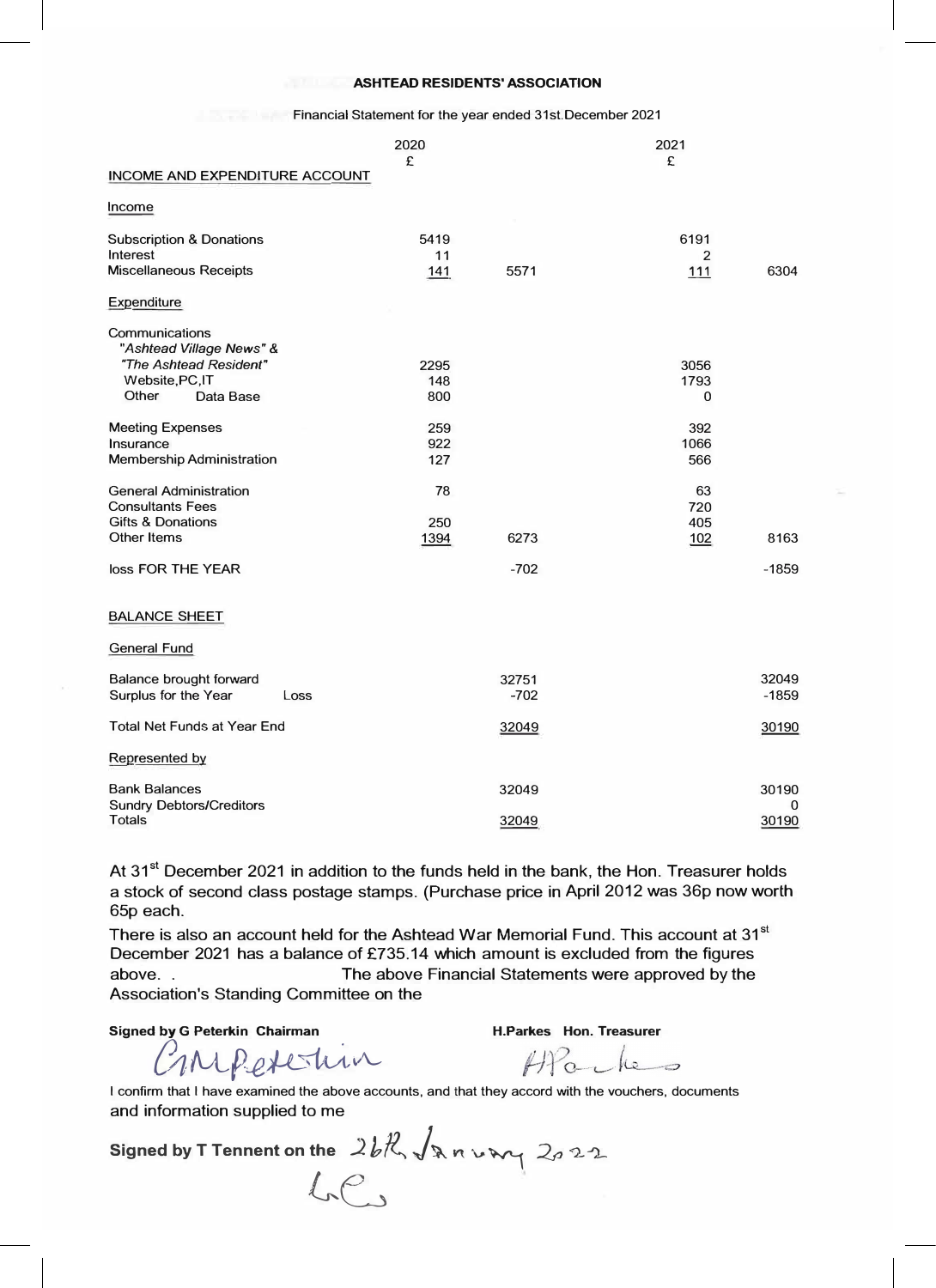### **NOTES OF THE AUTUMN MEETING OF THE ASHTEAD RESIDENTS' ASSOCIATION HELD IN THE APMH ON 20th OCTOBER 2021**

Glynis Peterkin welcomed Peter Wakeham, a local botanist and the Chairman of The Downlands Trust. He gave an interesting talk on the activities of The Trust, a registered charity that funds conservation work in the area to maintain chalk grassland, an internationally rare habitat.

Following a short intermission, GP introduced a Q & A session with Ashtead's District Councillors: for Common Ward David Hawksworth (DLH) and Pat Wiltshire (PW), for Park Ward David Harper (DJH) and Garry Stansfield, and for Village Ward Chris Hunt (CH). Also present was Ashtead's County Councillor Chris Townsend (CT). Apologies had been received from Councillors Mary Cooper and Alan Reilly.

**Q** What was the Council doing about the collection of garden waste which was currently suspended? The grass was still growing, shrubs were being cut back and the leaves would soon be falling. This resident would be having to go to "the dump" three times a week.

**A** PW explained that Joint Waste Solutions (JWS) was employed jointly by several local councils to collect rubbish, recycling and garden waste, but it had a shortfall in HGV drivers. Priority was being given to general rubbish and recycling collections. Households were to be given credit for missed garden bin collections. Employment of private firms by the Council had proved unworkable.

CH advised that it had been discovered that the drivers had been employed on one week contracts. This had enabled them to leave JWS to take up better paid employment. This flaw would now be rectified in future contracts.

DJH reported that the Council Cabinet had refused to give a date for the recommencement of garden waste collections, highlighting poor management by Officers and Cabinet Officials.

**Q** Should residents have bonfires to get rid of garden waste?

**A** PW said definitely no as bonfires would further degrade the air quality in Ashtead.

**Q** Could JWS just pay the drivers more money to retain them?

**A** PW replied that it was not just a question of mon-

**Q** What could be done about overgrown hedges that block the footpath in Links Road, making it impassable for people with buggies and mobility scooters.

**A** CT noted that SCC used to write to householders advising them to cut their hedges. When that was not complied with, the Council would do the job and bill the householder. Such bills were often unpaid. SCC no longer had this policy. He recommended contacting Cllr. Alan Reilly whose "Alley Gang" could cut back the offending hedges and also arrange for the cuttings to be later collected by MVDC.

**Q** Could Councillors tell of the latest news of the Green Lane crossing?

**A** DLH explained that the long-standing issue as to whether or not the crossing was a Public Right of Way (PROW) had been caused by a discrepancy between the Definitive Map and the Definitive Statement. The PROW Officer at SCC had reviewed all the evidence and produced a report for the Local Committee. An 1845 map, discovered by Brian Bouchard, showed the existence of a footpath before the railway was built. Peter Williams had produced evidence of continuous access. This had convinced the Councillors on the Local Committee and the Officer's recommendation – that it was not a PROW – had been overturned. The actual wording to request the Statement be amended to match the map would be agreed at the next Local Committee. Network Rail (NR) could then lodge an objection in which event the final decision would rest with the Secretary of State. CT added that the decision was passed by 11 votes for with one abstention. Common sense had prevailed. The battle had been won but not yet the war. NR could object, or they could just close the crossing on safety grounds.

PW considered that despite NR maintaining the crossing was high risk, a statistician would argue there would be greater risks involved in having to use the longer road route.

**Q** It appeared the Electoral Boundary Review was recommending a reduction from 41 to 39 MVDC Councillors, with three per Ward. Would that mean Ashtead would have to lose one Councillor and be reduced to two Wards?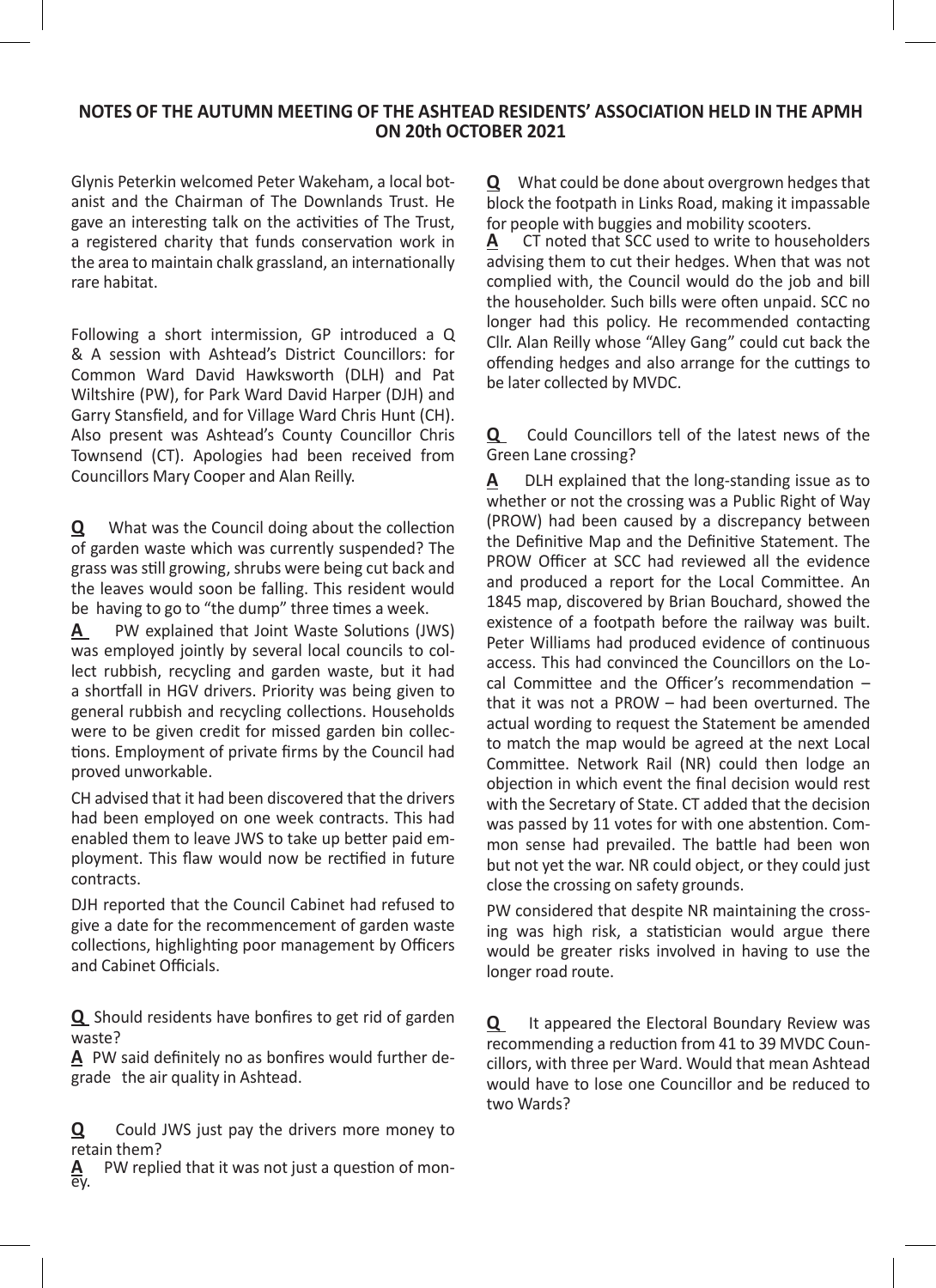**A** DLH responded that the AIs' recommendation that the Review be undertaken by a cross-party selection of councillors had been rejected by the Cabinet. The Review would also decide upon the make-up of future elections.

CT noted that, with a population of c15,000 residents, Ashtead was the largest community in the whole of Mole Valley.

DLH explained that some rural wards had only one Councillor, so the idea was to reduce the number of Wards from 21 to 13, and to expand the size of rural wards, with each having three Councillors.

**Q** What was the situation regarding Ermyn Way and the Local Plan, given that the current traffic congestion would be exacerbated if more housing was built.

**A** DJH replied that the Regulation 19 Plan showed MVDC had responded to residents' comments to exclude areas in the Green Belt. Barnett Wood Lane was now excluded and also Beare Green which was close to an AONB. Ermyn Way was still in the Draft Plan though there were concerns with its proximity to the M25, the prevailing wind taking traffic particulates across the proposed site and it being more than a mile away from the nearest railway station.

It was a contentious site for all those reasons in addition to the issue of traffic congestion.

CT said SCC was aware that there are four schools in the immediate vicinity with congestion having a knockon effect on the Knoll Roundabout and the M25 exit ramp. Highways England was currently reviewing Junction 10 of the M25. It was understood that they would then move on to consider Junction 9 which would include the Ermyn Way crossroads.

PW pointed out that the AIs had fought tooth and nail to have the Barnett Wood Lane site excluded from the Plan, to maintain the gap between Ashtead and Leatherhead.

At the close of the meeting DLH asked residents to consider becoming an AI candidate for the May 2022 Mole Valley Council election.

GP thanked the Councillors for their time and the audience for attending and their continued support of the Association.

### **WHO MAKES DECISIONS IN MOLE VALLEY?**

Over the last year, Mole Valley District Council had to take several far-reaching decisions, some of which will be irreversible and fundamentally affect Ashtead residents for generations. Yet you were not asked for your views on some, and even your elected Councillors had no opportunity to express theirs by a vote on several key issues. Whilst nothing has been done which is contrary to either local Government regulations or the Council's Constitution, many find this situation regrettable.

The Local Government Boundary Commission for England periodically re-assesses ward boundaries and numbers of elected Councillors in all local authorities, to determine if any changes are needed. The aims are to have a similar number of electors in each ward, and for electors to have an opportunity to vote in every election year. Mole Valley was last examined in 1996, and its turn came around again last year

For District Councillor elections three of every four years, as at present, each ward must have three Councillors with one coming up for election in each of the three years. Currently, Mole Valley has 21 wards, 7 with 1 Councillor, 8 with two, and just 6 with three. To have three per ward, the number of wards would need to be reduced to just 13, and the total number of Councillors to be divisible by three implying 39 rather than 42 seats. A Cabinet Working Group, despite numerous meetings, failed to come up with a generally acceptable system of new ward boundaries.

There was an alternative, that all seats would come up for election once every four years, making it possible for each ward to have one, two or three Councillors as at present, provided that the number of electors per Councillor was roughly the same. The periodicity of elections and the number of Councillors are both matters reserved for the Council, not the Commission. Motions were put to Council on two occasions for the District to have onein-four yearly elections and single-member wards, but the current Administration would not consult residents on these options.

The District is therefore now destined to lose two Councillor seats and to have just 13 wards, some covering huge geographical areas. The Commission is set to publish its proposals in the summer. There will then be a chance for all of us to comment on the drawing of the boundaries themselves -- but the number of wards and number of Councillors is now fixed by the Administration.